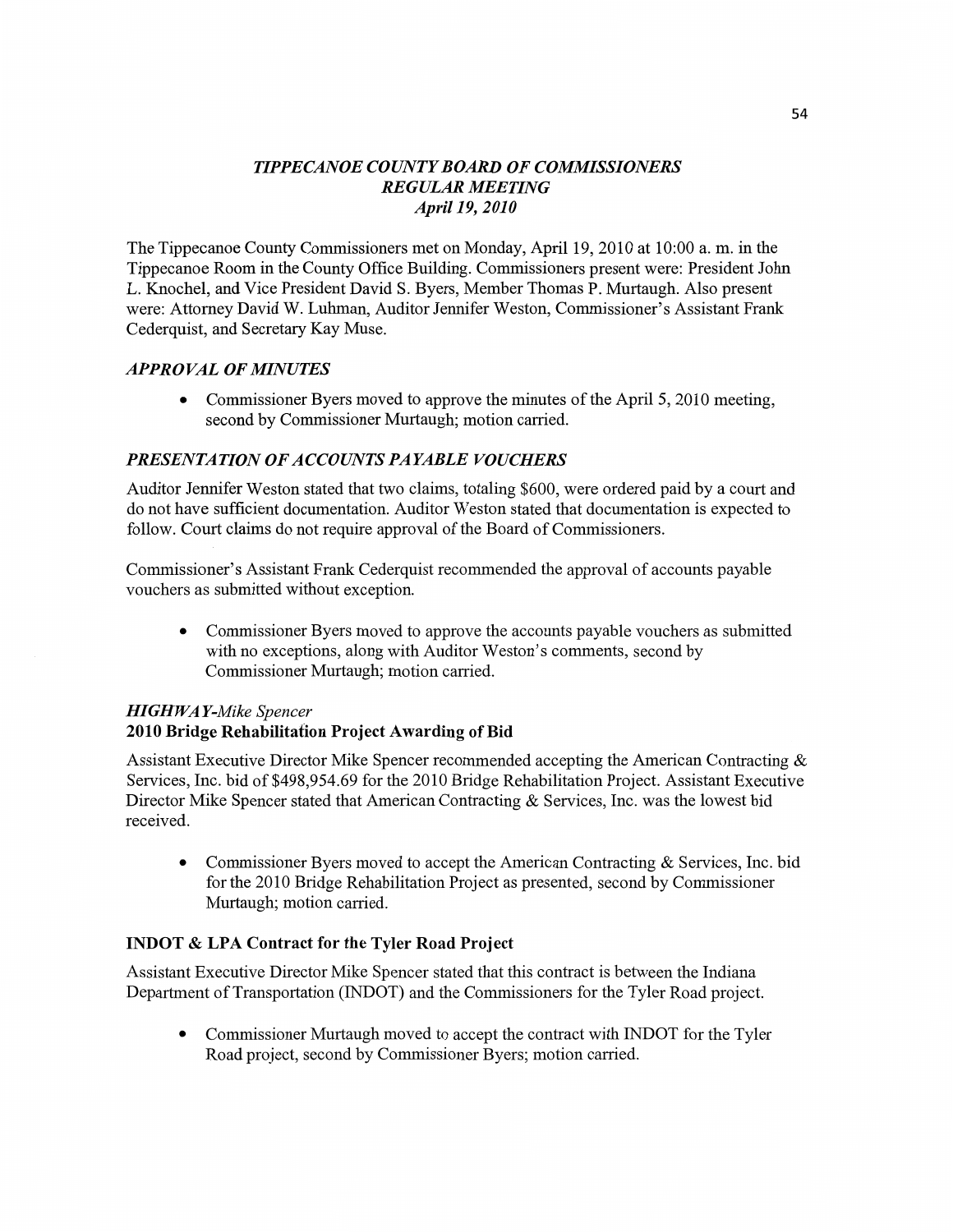# **Change Order** #6, **Engineering Services from** The **Schneider Corporation** for the **South River Road Project**

**Assistant** Executive Director Mike Spencer **stated** that **this** would **most** likely be the last **change**  before the County allows for bids. **This** is an increase of \$253,644 and does **have** significant changes, such as going to two construction seasons instead of one. The County will be **giving** the utility companies this construction season to allow **them** to **move** their existing utilities out of the current n'ght—of-way and **into** the new right-of-way. There are also several agreements with landowners on **fence** relocations and driveway modifications. **Inspection** and construction fees are also included in the change order.

**0** Commissioner Byers **moved** to approve Change Order #6 for engineering services with The **Schneider** Corporation on the South River Road project, second by Commissioner Murtaugh; **motion** carried.

### **Permit** to **Close a Road, Keep Stockwell Beautiful Parade, August** 21, **2010**

Assistant Executive Director Mike Spencer presented **<sup>a</sup>**request for a street closure in the town of Stockwell. This is for the Keep Stockwell Beautiful parade. The Sheriff's Department will be doing the traffic control. Linda Eastman said the parade would be between 3:00 p.m. and 4:30 pm. and there would be about 10 **units** in the parade.

• Commissioner Murtaugh moved to approve the application for a Permit to Close a Road as presented, second by Commissioner Byers; motion carried.

### **Warranty Deed** and **Partial Release** of **Mortgage** for **Tyler Road Project Parcel** 11

Assistant Executive Director Mike **Spencer** presented a Warranty Deed for Parcel 11, in the name of C. Rodney Lowry for the Tyler Road Project in the **amount** of \$10,282.

**0** Commissioner Murtaugh moved to accept Warranty Deed for Parcel 11 as presented, second by Commissioner Byers; **motion** carried.

#### *GRAN T S-Laurie Wilson*

Grant Facilitator Laurie Wilson requested permission to accept an Indiana Department of Homeland Security Grant in the amount of \$57,762.51. The grant will provide fifty percent of the salaries for three Tippecanoe Emergency Management (TEMA) personnel. This is an annual grant and covers the period of October 1, 2008 through September 30, 2009; adding **that** the County usually receives those **funds** six to eight months after the performance period.

**0** Commissioner Byers moved to accept the Indiana Department of Homeland Security Grant as presented, second by Commissioner Murtaugh; motion carried.

Grant Facilitator Laurie Wilson requested permission to accept an Indiana Secretary of State **Office** Grant in the amount of \$25,000 for the Help America Vote **Act.** The funds will pay for upgrades to five voting locations and privacy screens for voting.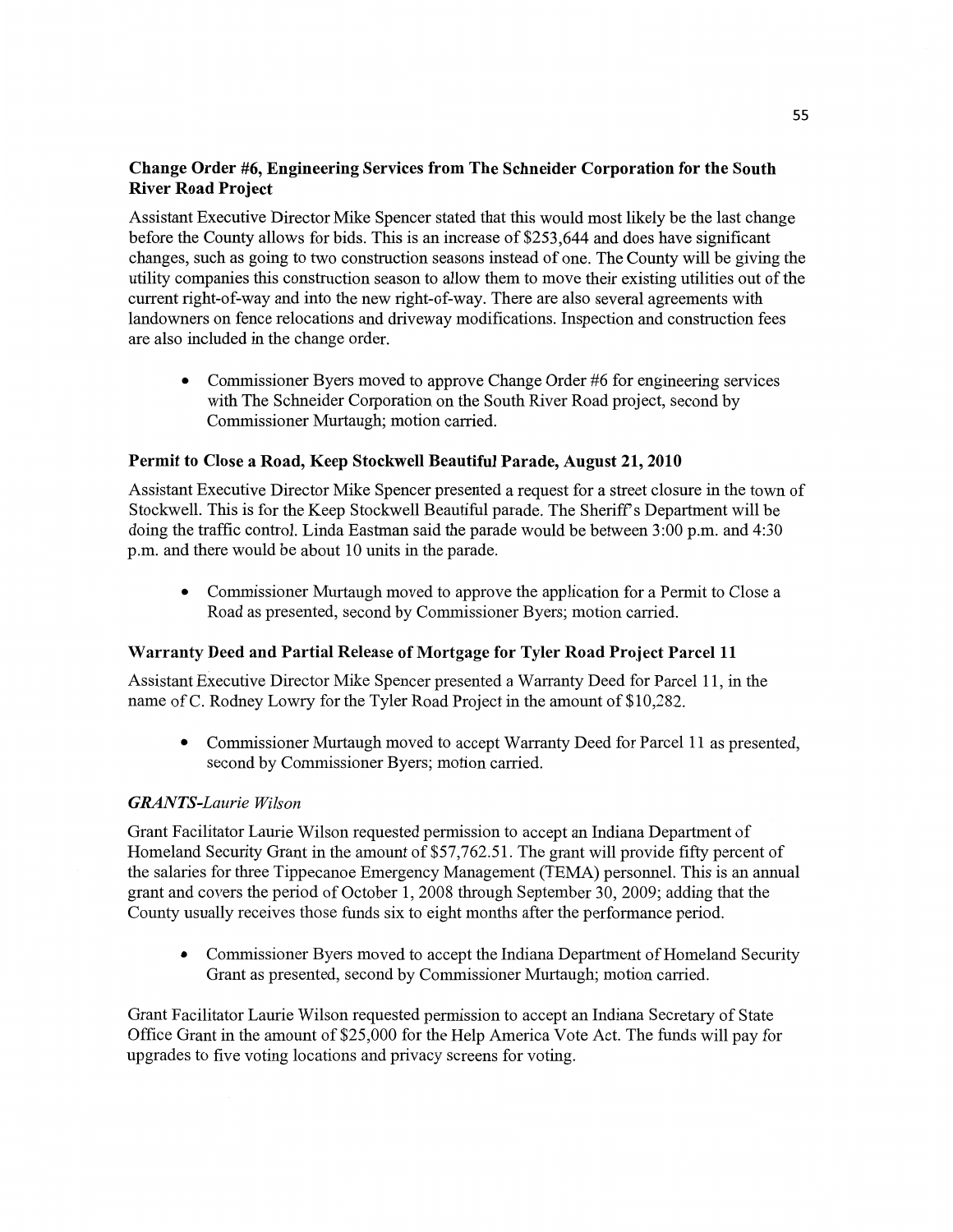**0** Commissioner Byers moved to accept the Indiana Secretary of State Grant as *'* presented, second by **Commissioner** Murtaugh; **motion** carried.

### *APPOHVIMEN* TS T0 *COMMON* WA GE *BOARD*

South River Road, Phase III

Frank Cederquist Rocky Killion Roy **Meeks** 

West Lafayette School Corporation, Boiler Replacement

Roy **Meeks** 

**0** Commissioner Byers moved to approve the **appointments** as presented, second by **Commissioner** Mmtaugh; **motion** carried.

### *UNFINISHED BUSHVESS*

Commissioner Knochel stated that a letter from the American Legion of Indiana indicated that Randy Fairchild was among a group of veteran service officers honored at a spring conference. Mr. Fairchild has consistently **been** an honoree of the American Legion and the **Commissioners**  extended their congratulations to **him.** 

Commissioner Murtaugh said **that** Deputy Clerk Christa Coffey received the Marcille Eddy Shining Light Award, the highest honor given to **United** Way volunteers. The **Commissioners**  extended their congratulations.

### NE WB *USINESS*

None

### *REPORTS* ON *FILE*

Clerk of the Circuit Court Weight & Measure Crystal Creek Kennels

Reports are on file in the Commissioner's **office** for review.

## *PUBLIC COMMENTS*

Commissioner Byers thanked Julie Krizen, a reporter with **WLFI-TV** 18 for her work in Tippecanoe County; she may be relocating to the Evansville area.

**Commissioner** Byers moved to adjourn